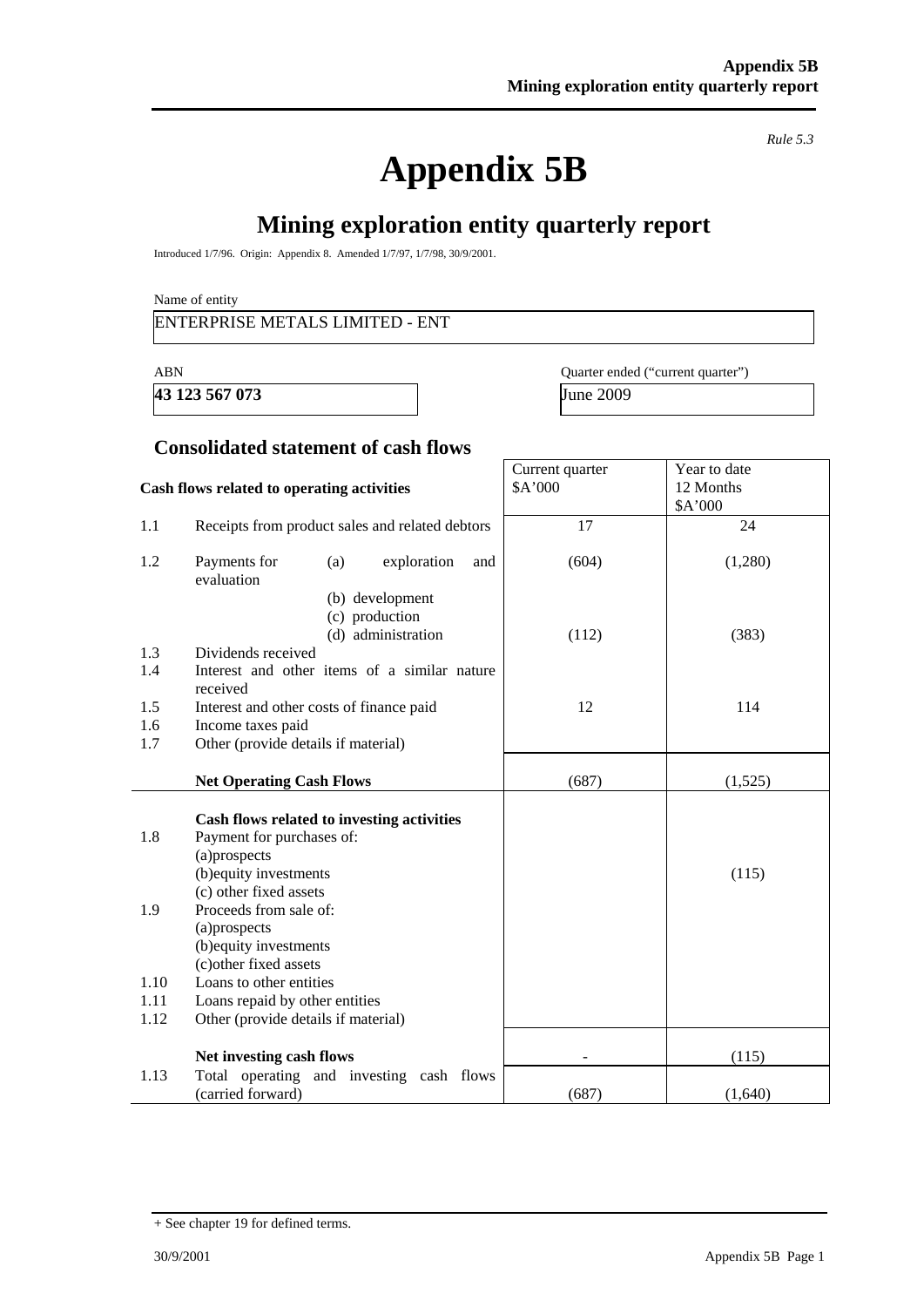| 1.13 | Total operating and investing cash flows          |       |         |
|------|---------------------------------------------------|-------|---------|
|      | (brought forward)                                 | (687) | (1,640) |
|      |                                                   |       |         |
|      | Cash flows related to financing activities        |       |         |
| 1.14 | Proceeds from issues of shares, options, etc. net |       |         |
|      | of costs                                          |       |         |
| 1.15 | Proceeds from sale of forfeited shares            |       |         |
| 1.16 | Proceeds from borrowings                          |       |         |
| 1.17 | Repayment of borrowings                           |       |         |
| 1.18 | Dividends paid                                    |       |         |
| 1.19 | Other (provide details if material)               |       |         |
|      |                                                   |       |         |
|      | Net financing cash flows                          |       |         |
|      |                                                   |       |         |
|      | Net increase (decrease) in cash held              | (687) | (1,640) |
|      |                                                   |       |         |
| 1.20 | Cash at beginning of quarter/year to date         | 1,693 | 2,646   |
| 1.21 | Exchange rate adjustments to item 1.20            |       |         |
|      |                                                   |       |         |
| 1.22 | Cash at end of quarter                            |       |         |
|      |                                                   | 1,006 | 1,006   |

## **Payments to directors of the entity and associates of the directors Payments to related entities of the entity and associates of the related entities**

|      |                                                                  | Current quarter<br>\$A'000 |
|------|------------------------------------------------------------------|----------------------------|
| 1.23 | Aggregate amount of payments to the parties included in item 1.2 | 256                        |
| 1.24 | Aggregate amount of loans to the parties included in item 1.10   |                            |
|      |                                                                  |                            |

1.25 Explanation necessary for an understanding of the transactions

\$22,000 paid to Directors for Director Fees \$234,089 paid to XServ Pty Ltd – a geological consulting company related to Mr Dermot Ryan a Director of Enterprise.

#### **Non-cash financing and investing activities**

2.1 Details of financing and investing transactions which have had a material effect on consolidated assets and liabilities but did not involve cash flows

2.2 Details of outlays made by other entities to establish or increase their share in projects in which the reporting entity has an interest

<sup>+</sup> See chapter 19 for defined terms.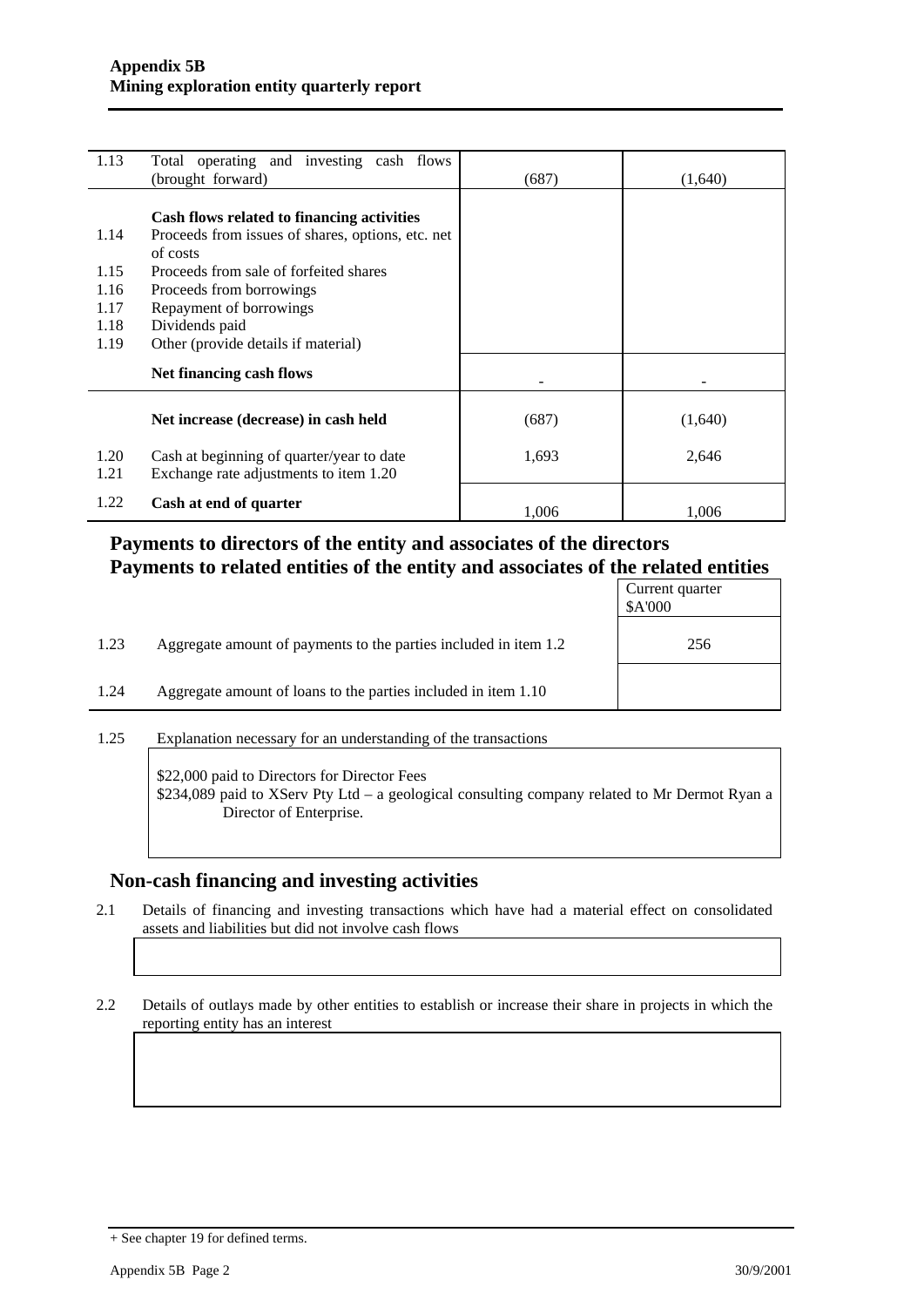## **Financing facilities available**

*Add notes as necessary for an understanding of the position.* 

|     |                             | Amount available<br>\$A'000 | Amount used<br>\$A'000 |
|-----|-----------------------------|-----------------------------|------------------------|
| 3.1 | Loan facilities             |                             |                        |
| 3.2 | Credit standby arrangements |                             |                        |

## **Estimated cash outflows for next quarter**

| 4.2 | Development  |     |
|-----|--------------|-----|
|     | <b>Total</b> | 700 |

# **Reconciliation of cash**

|     | Reconciliation of cash at the end of the quarter (as<br>shown in the consolidated statement of cash flows) to<br>the related items in the accounts is as follows. | Current quarter<br>A'000 | Previous quarter<br>A'000 |
|-----|-------------------------------------------------------------------------------------------------------------------------------------------------------------------|--------------------------|---------------------------|
| 5.1 | Cash on hand and at bank                                                                                                                                          | 28                       | 75                        |
| 5.2 | Deposits at call                                                                                                                                                  | 978                      | 1,618                     |
| 5.3 | Bank overdraft                                                                                                                                                    |                          |                           |
| 5.4 | Other (provide details)                                                                                                                                           |                          |                           |
|     | <b>Total: cash at end of quarter</b> (item 1.22)                                                                                                                  | 1.006                    | 1,693                     |

## **Changes in interests in mining tenements**

| 6.1 | Interests in mining<br>tenements relinquished,<br>reduced or lapsed | Tenement<br>reference | Nature of interest<br>(note (2)) | Interest at<br>beginning<br>of quarter | Interest at<br>end of<br>quarter |
|-----|---------------------------------------------------------------------|-----------------------|----------------------------------|----------------------------------------|----------------------------------|
|     |                                                                     | ELA37/1002            | Application only                 | 100%                                   | $0\%$                            |
|     |                                                                     | ELA70/3563            | Application only                 | 100\%                                  | $0\%$                            |
|     |                                                                     | E36/597               | Voluntary partial surrender      | 28 blocks                              | 23 blocks                        |
|     |                                                                     | E36/638               | Surrendered                      | 100%                                   | $0\%$                            |
|     |                                                                     | E37/926               | Voluntary partial surrender      | 36 blocks                              | 21 blocks                        |
|     |                                                                     | E37/927               | Voluntary partial surrender      | 27 blocks                              | 15 blocks                        |
|     |                                                                     | P36/1559              | Surrendered                      | 100%                                   | $0\%$                            |

<sup>+</sup> See chapter 19 for defined terms.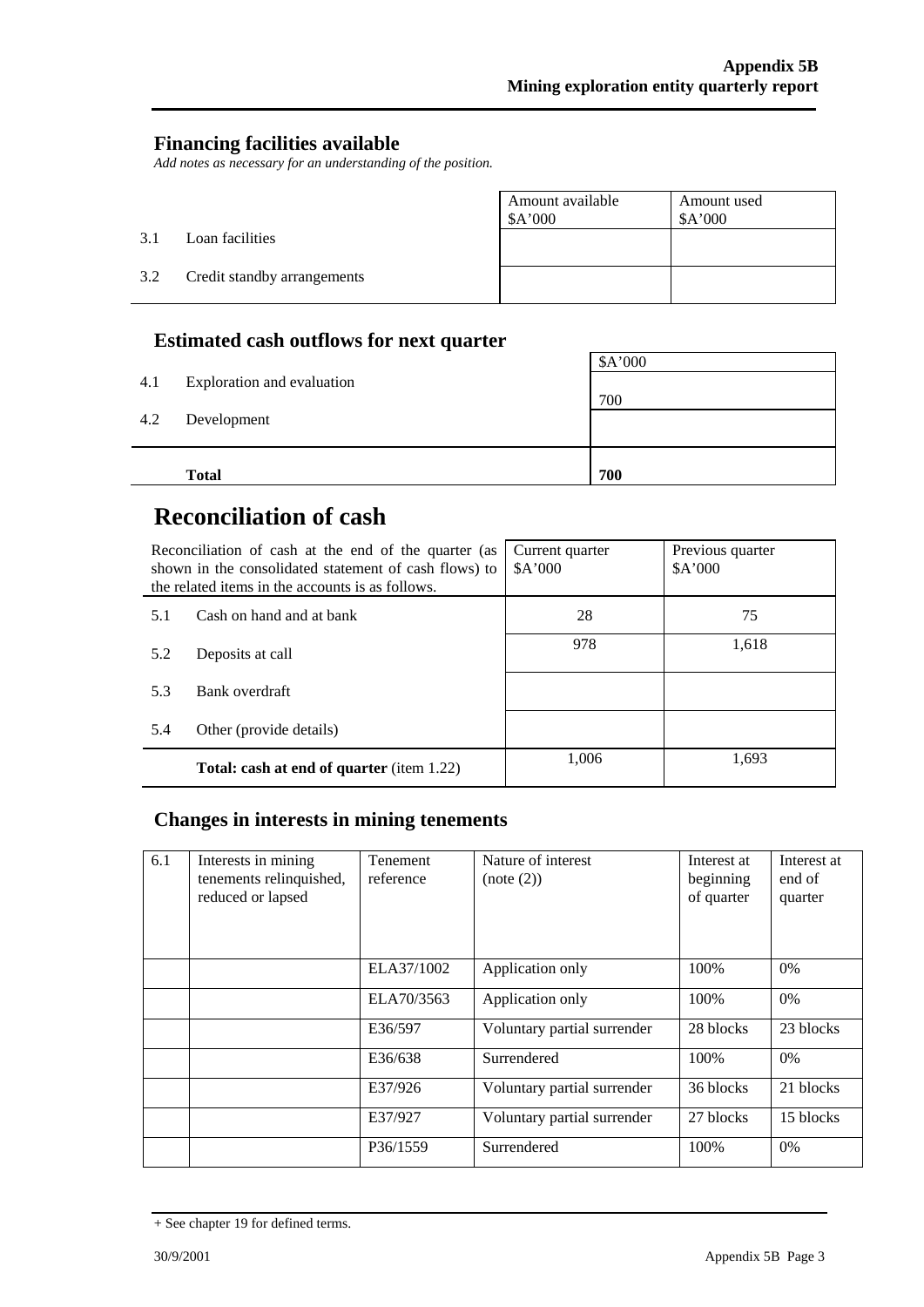### **Appendix 5B Mining exploration entity quarterly report**

|  | P36/1562 | Surrendered | 100% | 0%    |
|--|----------|-------------|------|-------|
|  | P36/1563 | Surrendered | 100% | 0%    |
|  | P36/1681 | Surrendered | 100% | 0%    |
|  | P36/1682 | Surrendered | 100% | $0\%$ |
|  | P37/7482 | Surrendered | 100% | $0\%$ |

| 6.2 | Interests in mining<br>tenements acquired | <b>Tenement</b><br>reference | <b>Current Registered Holder</b>      | Interest at<br>beginning<br>of quarter | Interest at<br>end of<br>quarter |
|-----|-------------------------------------------|------------------------------|---------------------------------------|----------------------------------------|----------------------------------|
|     |                                           |                              |                                       |                                        |                                  |
|     |                                           | E51/1337                     | <b>Enterprise Metals Ltd</b>          | $0\%$                                  | 100%                             |
|     |                                           | E53/1483                     | <b>Enterprise Metals Ltd</b>          | $0\%$                                  | 100%                             |
|     |                                           | E69/2636                     | <b>Enterprise Metals Ltd</b>          | $0\%$                                  | 100%                             |
|     |                                           | P37/7772                     | <b>Enterprise Exploration Pty Ltd</b> | $0\%$                                  | 100%                             |
|     |                                           | P37/7773                     | <b>Enterprise Exploration Pty Ltd</b> | $0\%$                                  | 100%                             |
|     |                                           | P51/2624                     | <b>Enterprise Metals Ltd</b>          | $0\%$                                  | 100%                             |
|     |                                           | P51/2625                     | <b>Enterprise Metals Ltd</b>          | $0\%$                                  | 100%                             |
|     |                                           | P51/2626                     | <b>Enterprise Metals Ltd</b>          | $0\%$                                  | 100%                             |
|     |                                           | P51/2627                     | <b>Enterprise Metals Ltd</b>          | $0\%$                                  | 100%                             |

#### **Issued and quoted securities at end of current quarter**

*Description includes rate of interest and any redemption or conversion rights together with prices and dates.* 

| 7.1 | Preference<br>+securities<br>(description)                                                                                                    | Total number | Number quoted | Issue price<br>per<br>security (see note<br>$3)$ (cents) | Amount paid up per<br>security (see note 3)<br>(cents) |
|-----|-----------------------------------------------------------------------------------------------------------------------------------------------|--------------|---------------|----------------------------------------------------------|--------------------------------------------------------|
| 7.2 | Changes during<br>quarter<br>(a) Increases<br>through issues<br>(b) Decreases<br>through returns<br>of capital, buy-<br>backs,<br>redemptions |              |               |                                                          |                                                        |
| 7.3 | +Ordinary<br>securities                                                                                                                       | 75,876,500   | 75,876,500    |                                                          |                                                        |
| 7.4 | Changes during<br>quarter<br>(a) Increases<br>through issues<br>(b) Decreases<br>through returns<br>of capital, buy-<br>backs                 | 300,000      | 300,000       | 18.5c                                                    | 18.5c                                                  |
| 7.5 | +Convertible<br>debt securities<br>(description)                                                                                              |              |               |                                                          |                                                        |

<sup>+</sup> See chapter 19 for defined terms.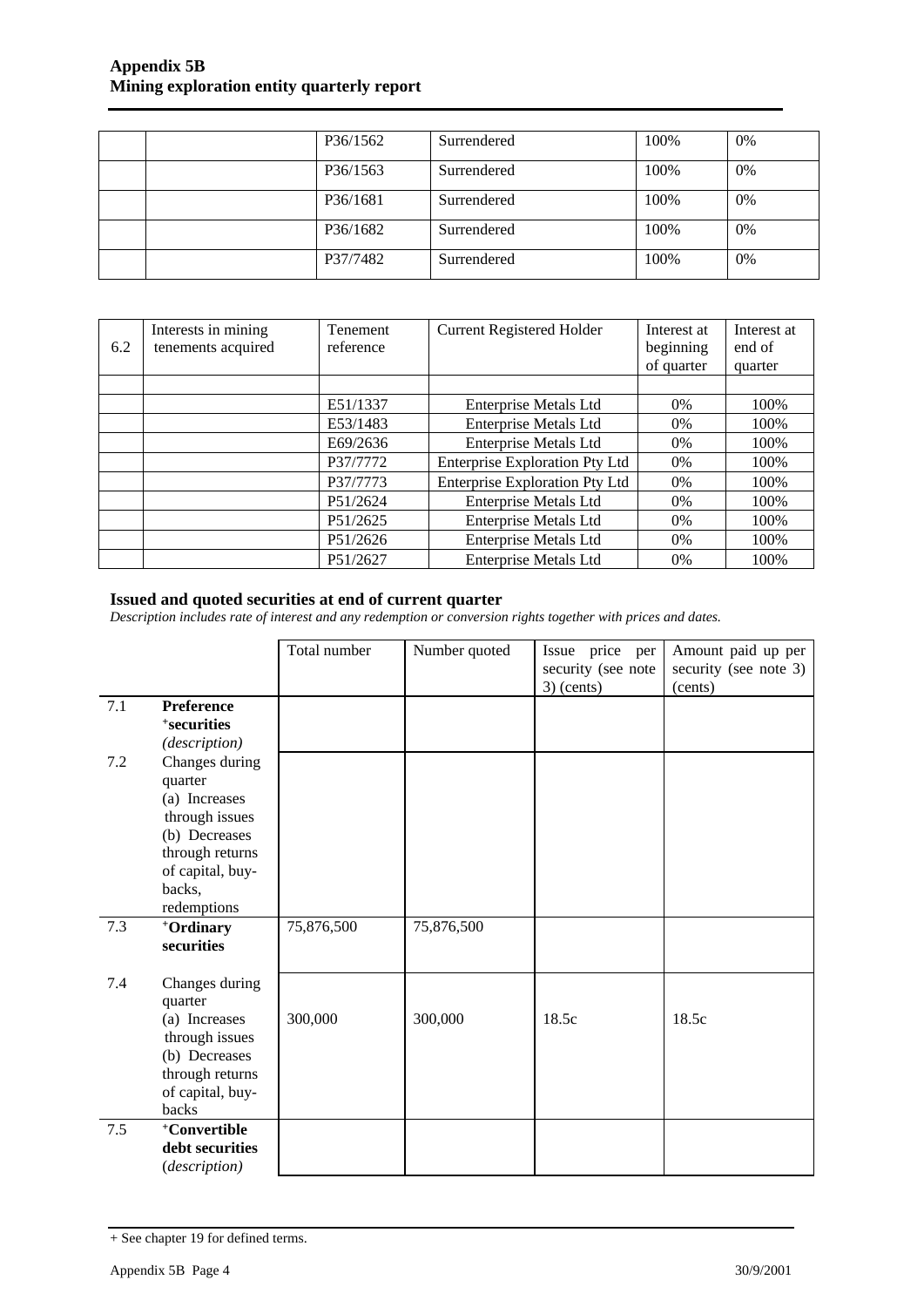| 7.6  | Changes during<br>quarter<br>(a) Increases<br>through issues<br>(b) Decreases<br>through<br>securities<br>matured,<br>converted |           |                |              |
|------|---------------------------------------------------------------------------------------------------------------------------------|-----------|----------------|--------------|
| 7.7  | <b>Options</b>                                                                                                                  |           | Exercise price | Expiry date  |
|      | (description and<br>conversion                                                                                                  | 2,000,000 | 25 cents       | 31 Dec 2009  |
|      | factor)                                                                                                                         | 3,000,000 | 25 cents       | 22 Nov 2012  |
|      |                                                                                                                                 | 2,500,000 | 50 cents       | 30 June 2013 |
| 7.8  | Issued during                                                                                                                   |           | Exercise price | Expiry date  |
|      | quarter                                                                                                                         |           |                |              |
|      |                                                                                                                                 |           |                |              |
| 7.9  | <b>Exercised</b> during                                                                                                         |           |                |              |
|      | quarter                                                                                                                         |           |                |              |
| 7.10 | Expired during                                                                                                                  |           |                |              |
|      | quarter                                                                                                                         |           |                |              |
| 7.11 | <b>Debentures</b>                                                                                                               |           |                |              |
|      | (totals only)                                                                                                                   |           |                |              |
| 7.12 | <b>Unsecured</b>                                                                                                                |           |                |              |
|      | notes (totals                                                                                                                   |           |                |              |
|      | <i>only</i> )                                                                                                                   |           |                |              |
|      |                                                                                                                                 |           |                |              |

# **Compliance statement**

- 1 This statement has been prepared under accounting policies which comply with accounting standards as defined in the Corporations Act or other standards acceptable to ASX (see note 4).
- 2 This statement does give a true and fair view of the matters disclosed.

Sign here: ............................................................ Date: 28 July 2009 (Director/Company secretary)

Print name: Jay Stephenson

## **Notes**

<sup>+</sup> See chapter 19 for defined terms.